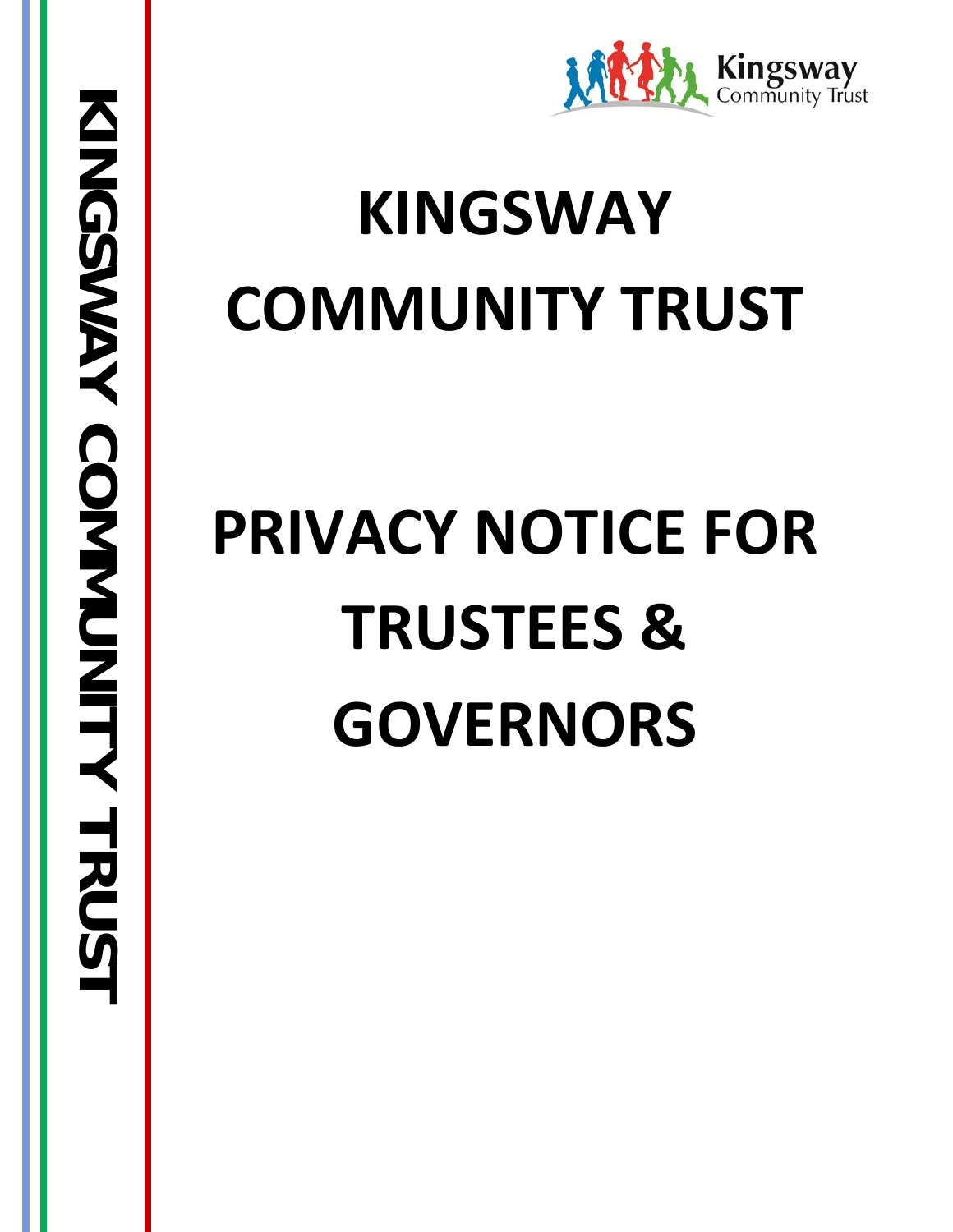## **Privacy Notice for Trustees/Governors**

Kingsway Community Trust is the Data Controller for the purposes of the Data Protection Act 2018.

#### **The categories of information that we collect, process, hold and share include:**

- Personal information (such as name, addresses, date of birth, occupation)
- Qualifications
- CCTV imaging recorded and kept for 30 days

#### **Why we collect and use this information**

- Recruitment checks, e.g. DBS
- To register details with Companies House, Edubase
- Our regulator, Ofsted
- Signing in and out of the building for health and safety reasons
- Establish and maintain effective governance
- Meet statutory obligations for publishing and sharing [governors'/trustees'] details
- Facilitate safe recruitment, as part of our safeguarding obligations towards pupils
- Undertake equalities monitoring
- Ensure that appropriate access arrangements can be provided for volunteers who require them

#### **The lawful basis on which we process this information**

We only collect and use personal information about you when the law allows us to. Most commonly, we use it where we need to:

- Comply with a legal obligation
- Carry out a task in the public interest

Less commonly, we may also use personal information about you where:

- You have given us consent to use it in a certain way
- We need to protect your vital interests (or someone else's interests)

#### **Collecting this information**

Some of information you provide to us is mandatory, some of it is provided to us on a voluntary basis. In order to comply with data protection legislation, we will inform you whether you are required to provide certain information to us or if you have a choice in this.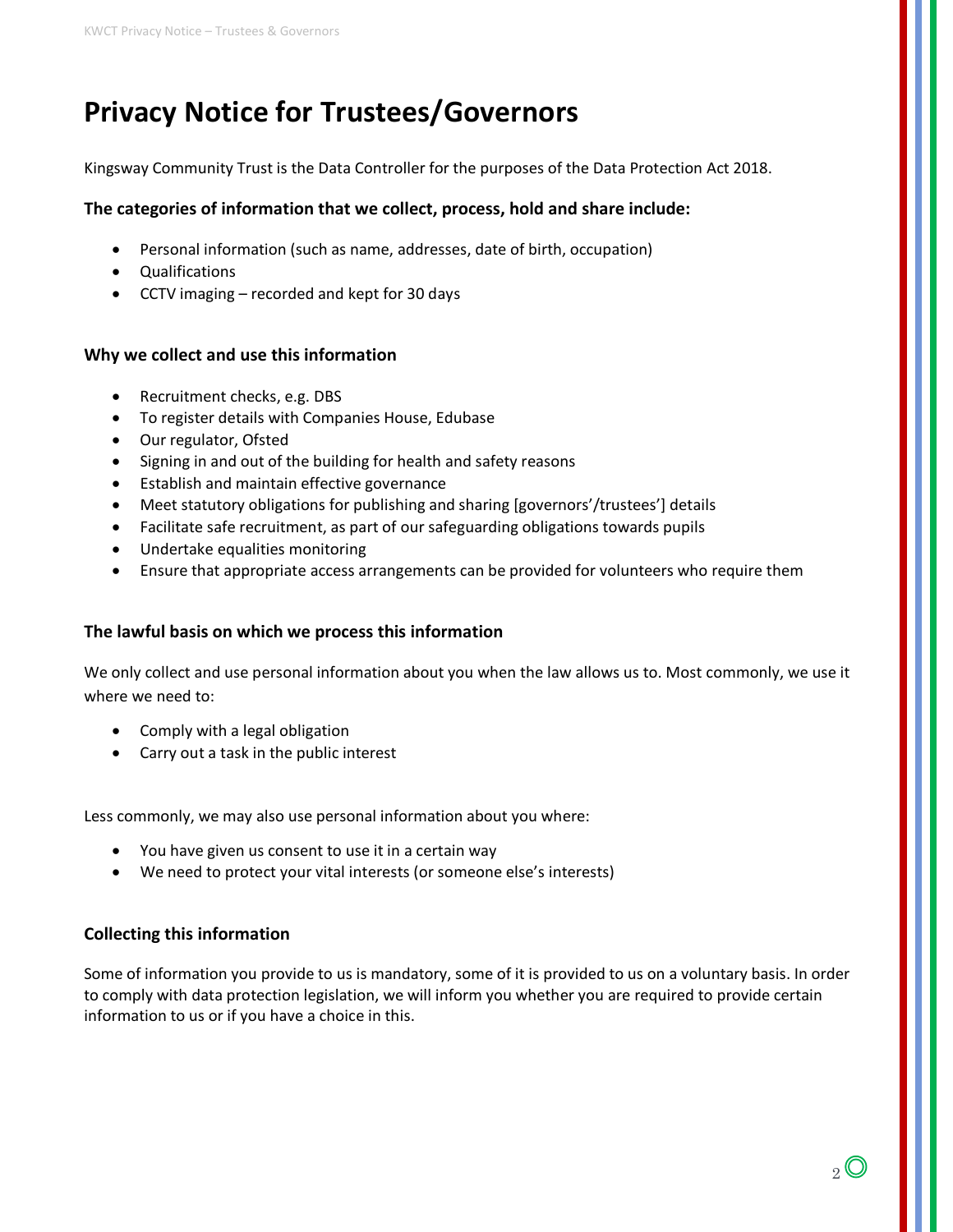#### **Storing this information**

We keep information about you on computer systems and also sometimes on paper. This information is securely stored with rigorous encryption, password and permission levels for information store electronically and with restricted access to secure storage faciliites for paper based information. We hold the data for the appropriate length of time according to the type of information it is, after which, it is securely disposed of.

#### **We routinely share this information with:**

- The Department for Education (DfE)
- Companies House
- Parents & Carers through our websites
- Ofsted

#### **Why we share this information**

We do not share information about Trustees or Governors with anyone without consent unless the law and our policies allow us to do so.

We share personal data with the Department for Education (DfE) on a statutory basis.

#### **Requesting access to your personal data**

Under data protection legislation, you have the right to request access to information about you that we hold. To make a request for your personal information, contact the Governance & Compliance Manager of the Trust.

If you make a subject access request, and if we do hold information about you, we will:

- Give you a description of it
- Tell you why we are holding and processing it, and how long we will keep it for
- Explain where we got it from, if not from you or your child
- Tell you who it has been, or will be, shared with
- Let you know whether any automated decision-making is being applied to the data, and any consequences of this
- Give you a copy of the information in an intelligible form

You also have the right to:

- Object to processing of personal data that is likely to cause, or is causing, damage or distress
- Prevent processing for the purpose of direct marketing
- Object to decisions being taken by automated means
- In certain circumstances, have inaccurate personal data rectified, blocked, erased or destroyed; and
- Claim compensation for damages caused by a breach of the Data Protection regulations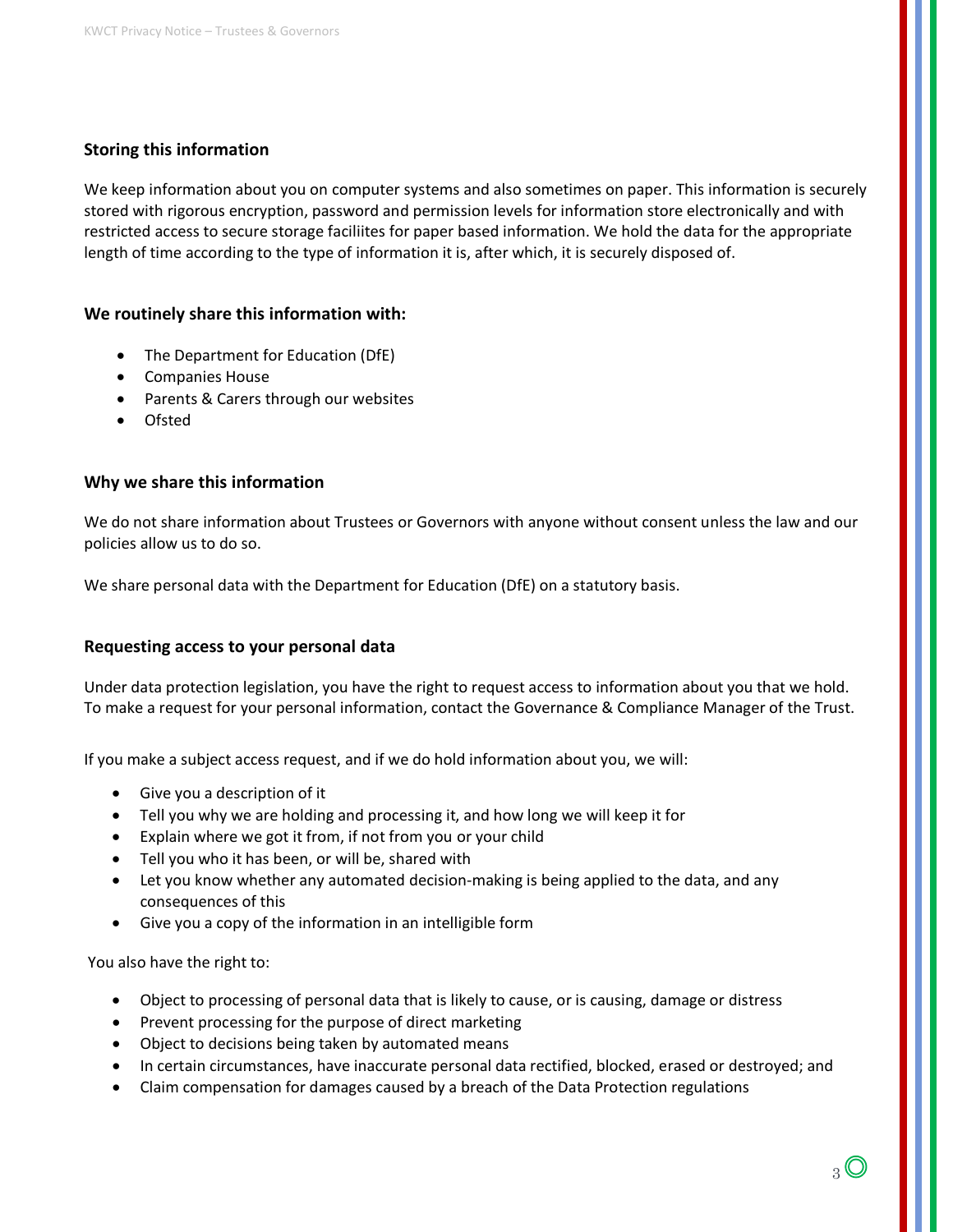#### **Other rights**

Under data protection law, individuals have certain rights regarding how their personal data is used and kept safe, including the right to:

- Object to the use of personal data if it would cause, or is causing, damage or distress
- Prevent it being used to send direct marketing
- Object to decisions being taken by automated means (by a computer or machine, rather than by a person)
- In certain circumstances, have inaccurate personal data corrected, deleted or destroyed, or restrict processing
- Claim compensation for damages caused by a breach of the data protection regulations

To exercise any of these rights, please contact the Governance & Compliance Manager

#### **Complaints**

We take any complaints about our collection and use of personal information very seriously. If you think that our collection or use of personal information is unfair, misleading or inappropriate, or have any other concern about our data processing, please raise this with us in the first instance.

To make a complaint, please contact our data protection officer.

Alternatively, you can make a complaint to the Information Commissioner's Office:

- Report a concern online at<https://ico.org.uk/concerns/>
- Call 0303 123 1113
- Or write to: Information Commissioner's Office, Wycliffe House, Water Lane, Wilmslow, Cheshire, SK9 5AF

#### **Further information**

If you would like to discuss anything in this privacy notice, please contact the Governance & Compliance Manager.